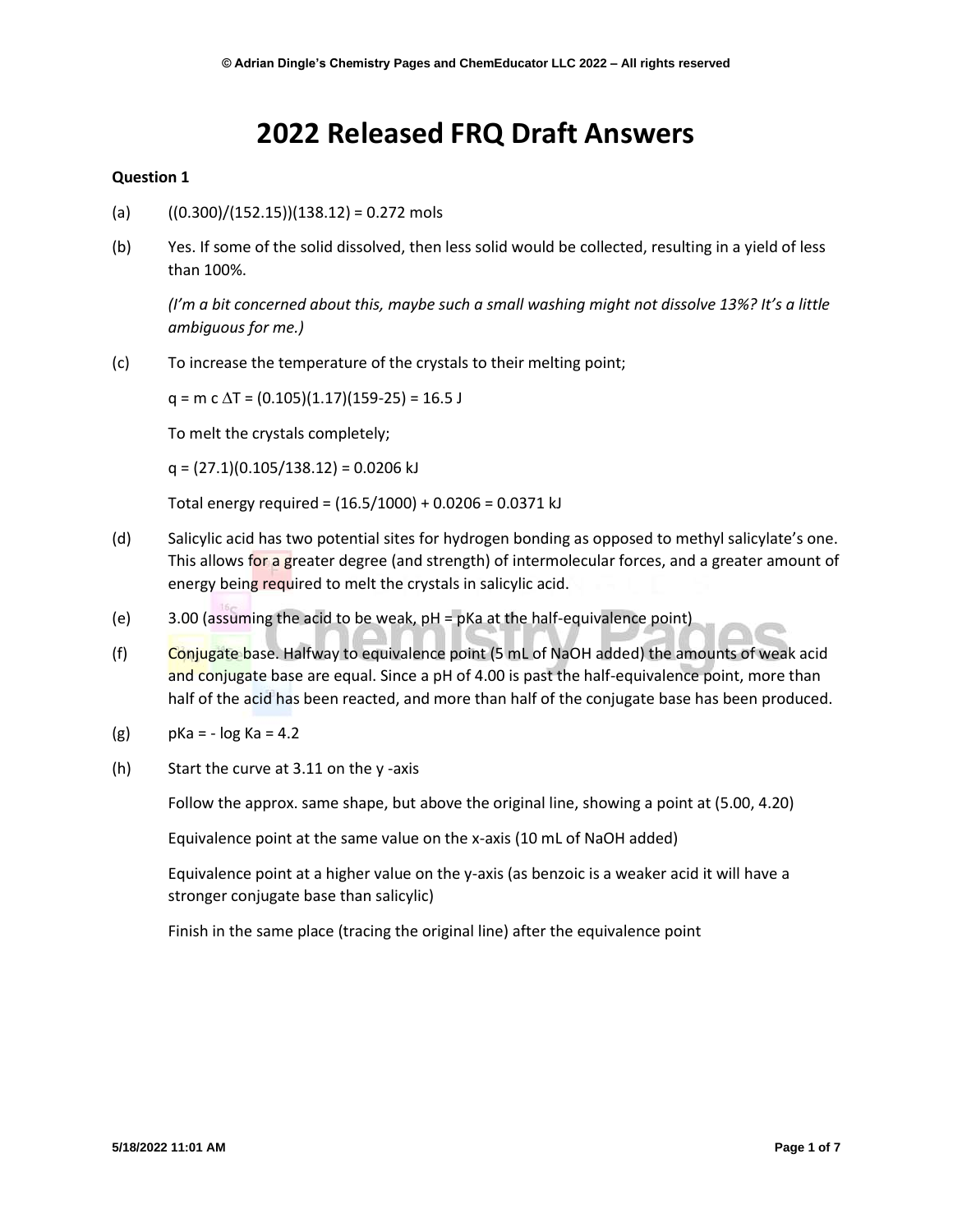- (a) Reduced. H (+1) to H (0), i.e., a gain of electrons.
- (b) Triple bond between the atoms, and each atom with one lone pair.
- (c) (i)  $\Delta S^{\circ} = (((2)(131)) + (198)) (240.) = 220. \text{ J/Kmol}$ 
	- (ii)  $\Delta G^{\circ} = (90.0) (375)(220/1000) = 7.50 \text{ kJ/mol}$
- (d)  $(3/10)(12.0) = 3.60$  atm
- (e)  $Kp = (ppH_2)^2 (ppCO)/(ppCH_3OH)$
- (f)  $Kp = (8.4)^2(4.2)/(2.7) = 110$
- (g) All of the partial pressures half, meaning  $Q = (4.2)^2(2.1)/(1.35) = 27$

Since  $Q$  is less than K, the reaction shifts forward, and the number of moles of  $CH<sub>3</sub>OH$  decreases as equilibrium is re-established.

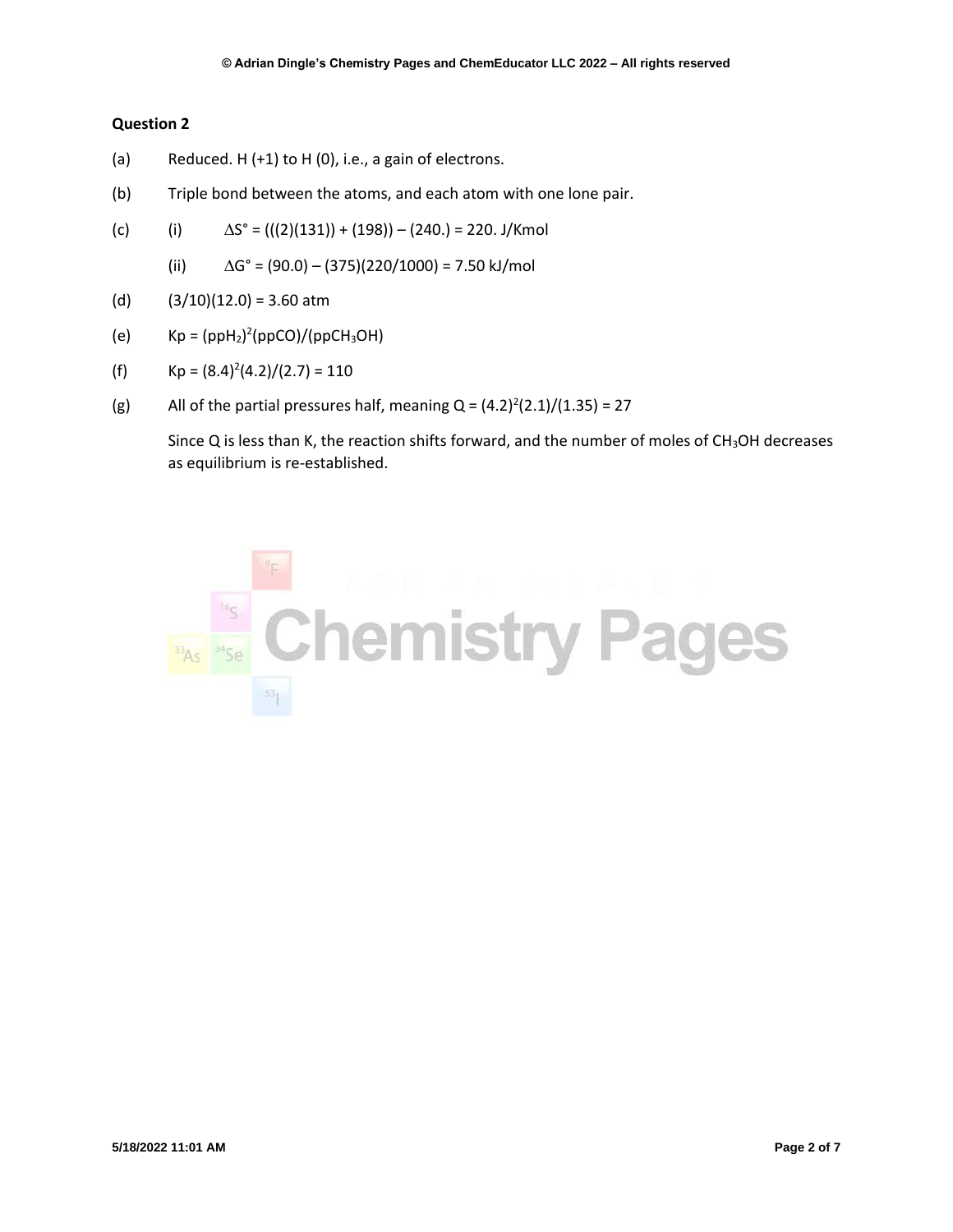- (a)  $1s^22s^22p^63s^23p^1$
- (b)  $A^{3+}$  has lost the 3<sup>rd</sup> shell valence electrons, making the radius of the species smaller, where the second shell is the now the outer shell.
- (c) 2. Carefully transfer the solid  $AgNO<sub>3</sub>$  to the volumetric flask
	- 3. Add a small amount of distilled water to the flask, with gentle swirling, in order to dissolve the solid completely
	- 4. Make up to the mark by carefully adding distilled water to the flask
- (d) The right beaker should contain  $2Al^{3+}$ <sub>(aq)</sub> ions,  $2Ag^+$ <sub>(aq)</sub> ions, and  $6Ag_{(s)}$  atoms, in addition to the  $2AI_{(s)}$  atoms already shown.
- (e)  $E^{\circ} = +1.66 + 0.80 = +2.46$  V
- (f) Negative.  $\Delta G^{\circ}$  = n F E°, where n and F are positive numbers. The positive value of E° makes  $\Delta G^{\circ}$ negative. Also, a positive E°suggests a thermodynamically favorable reaction which is paired with a negative  $\Delta G^{\circ}$  value.
- (g) At equilibrium,  $E^{\circ} = 0.00$  V, and  $\Delta G^{\circ} = 0$ .

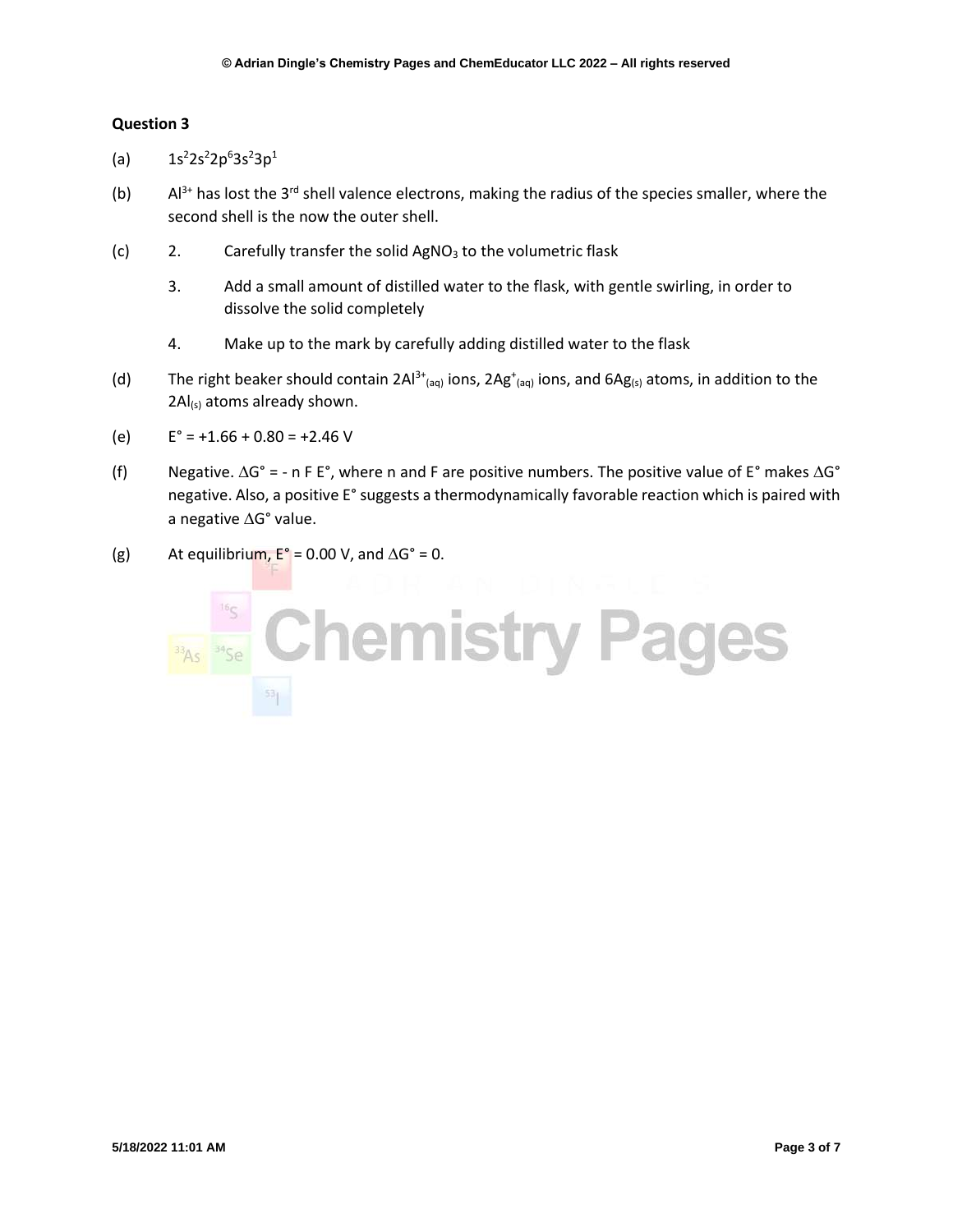(a)  $(1.0)(0.0016) = 0.0016$  g

 $(0.0016)/(51.48) = 3.1 \times 10^{-5}$  mols

(b) NH2Cl has the ability to exhibit hydrogen bonding, which will allow it to hydrogen bond with water and make it extremely soluble. It also exhibits dipole-dipole and London dispersion forces.

NCl<sub>3</sub> exhibits dipole-dipole and London dispersion forces., but cannot hydrogen bond with water, so is less soluble.

*(There is the possibility to say that NCl<sup>3</sup> can H-bond with water, BUT I hope that is not required since it opens the need for other explanations to distinguish between the two compounds – see blog post)*

(c)  $((15.0)/(120.36))(32.9) = 4.10 \text{ kJ}$ 

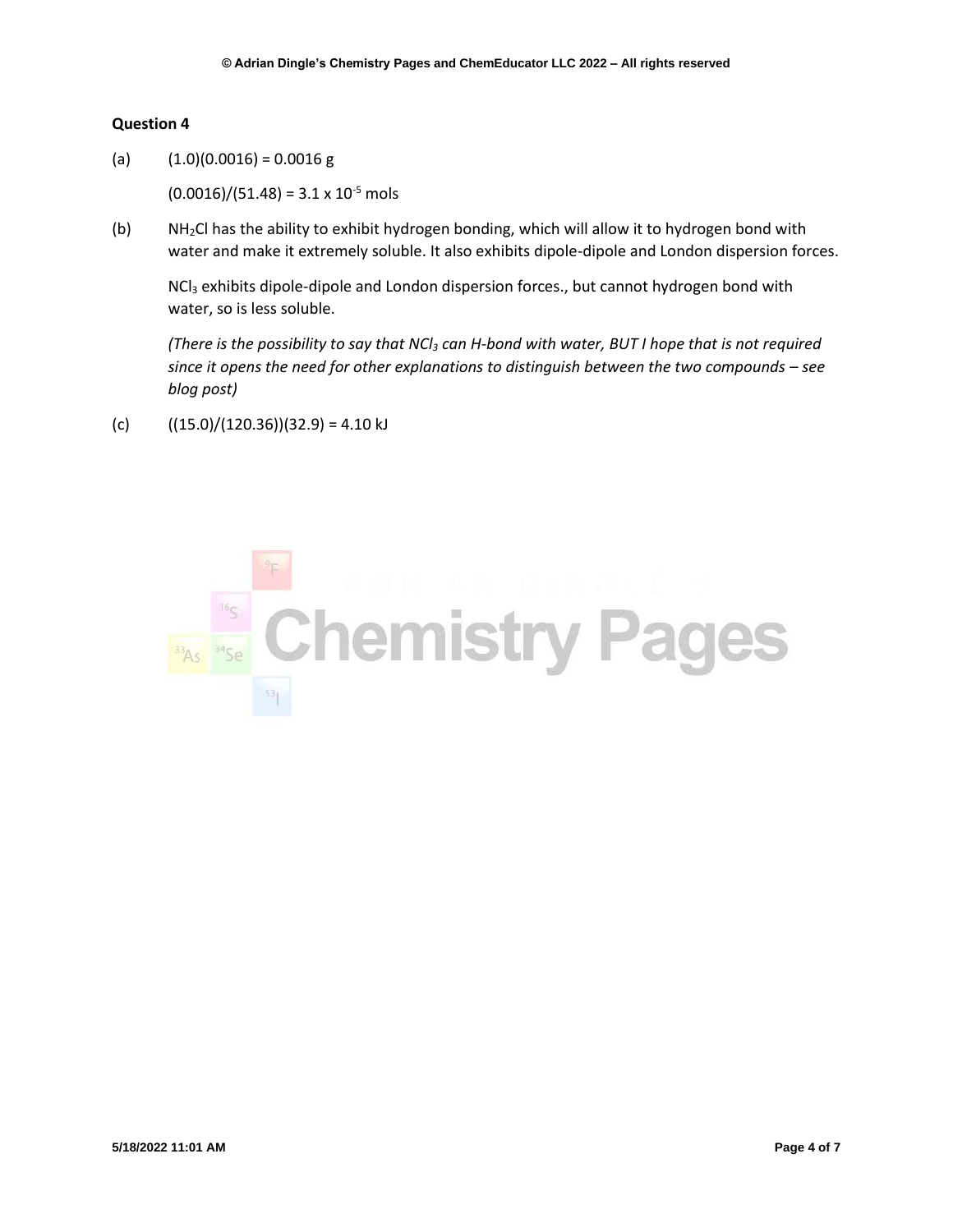- (a)  $k = 0.693 / t_{\frac{1}{2}} = 0.693 / 1.67$  hr = 0.415 hr<sup>-1</sup>
- (b) Step 1. The slow, rate determining step has a stoichiometric value of 1 for  $N_2O_5$  which is consistent with the rate law having an order of 1 for  $N_2O_5$ .
- (c) k would remain the same. Rate constants are temperature dependent.

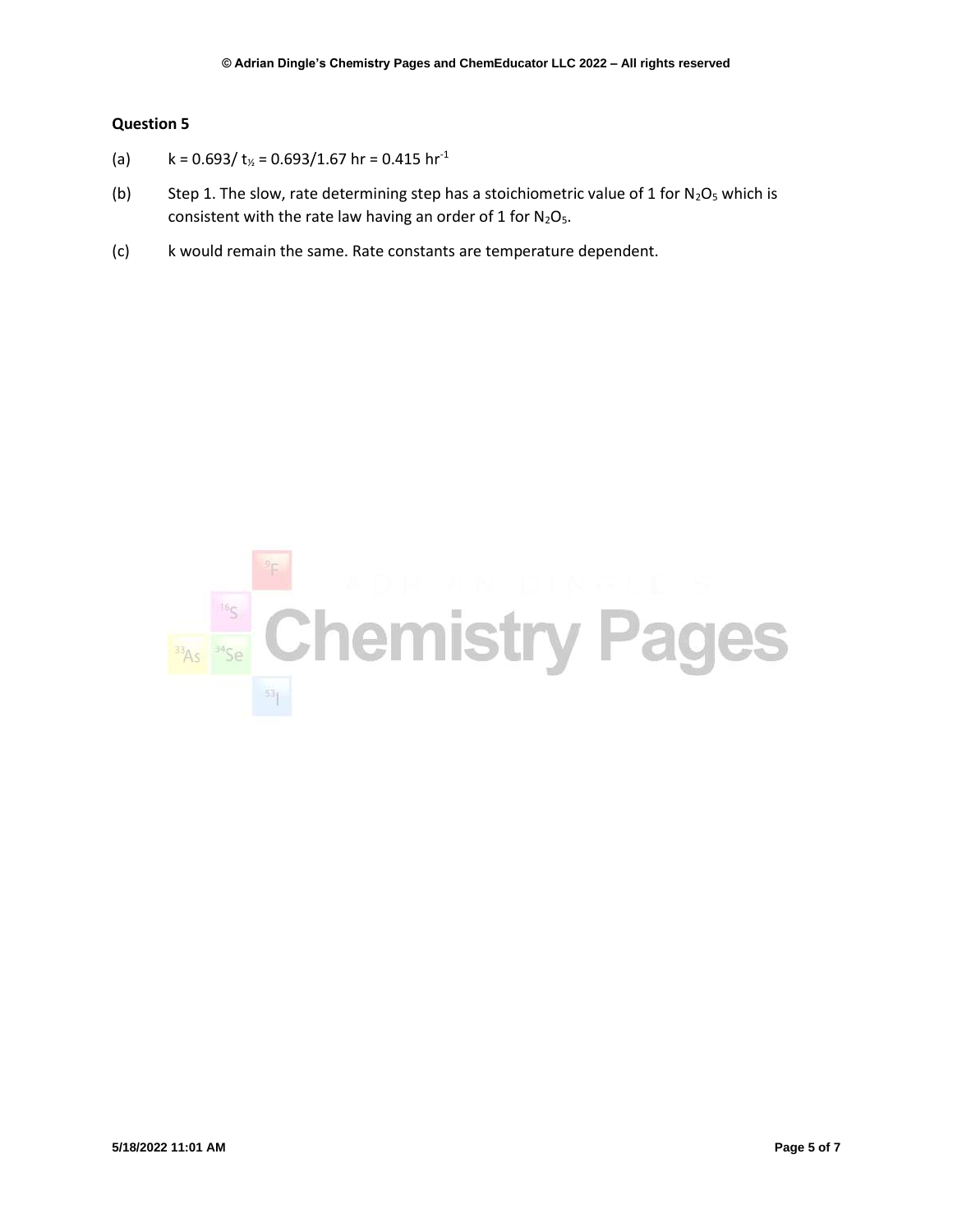- (a) 525 nm
- (b) (i) 92.0 mL
	- (ii)  $(0.1000)(1.68 \times 10^{-3}) = (2.40 \times 10^{-3})(x)$

 $x = 0.0700$  L = 70.0 mL

(iii) Step 3. Failing to rinse the cuvette with the standard solution before filling, will leave water in the cuvette and inadvertently dilute the standard solution, giving a smaller absorbance than expected.